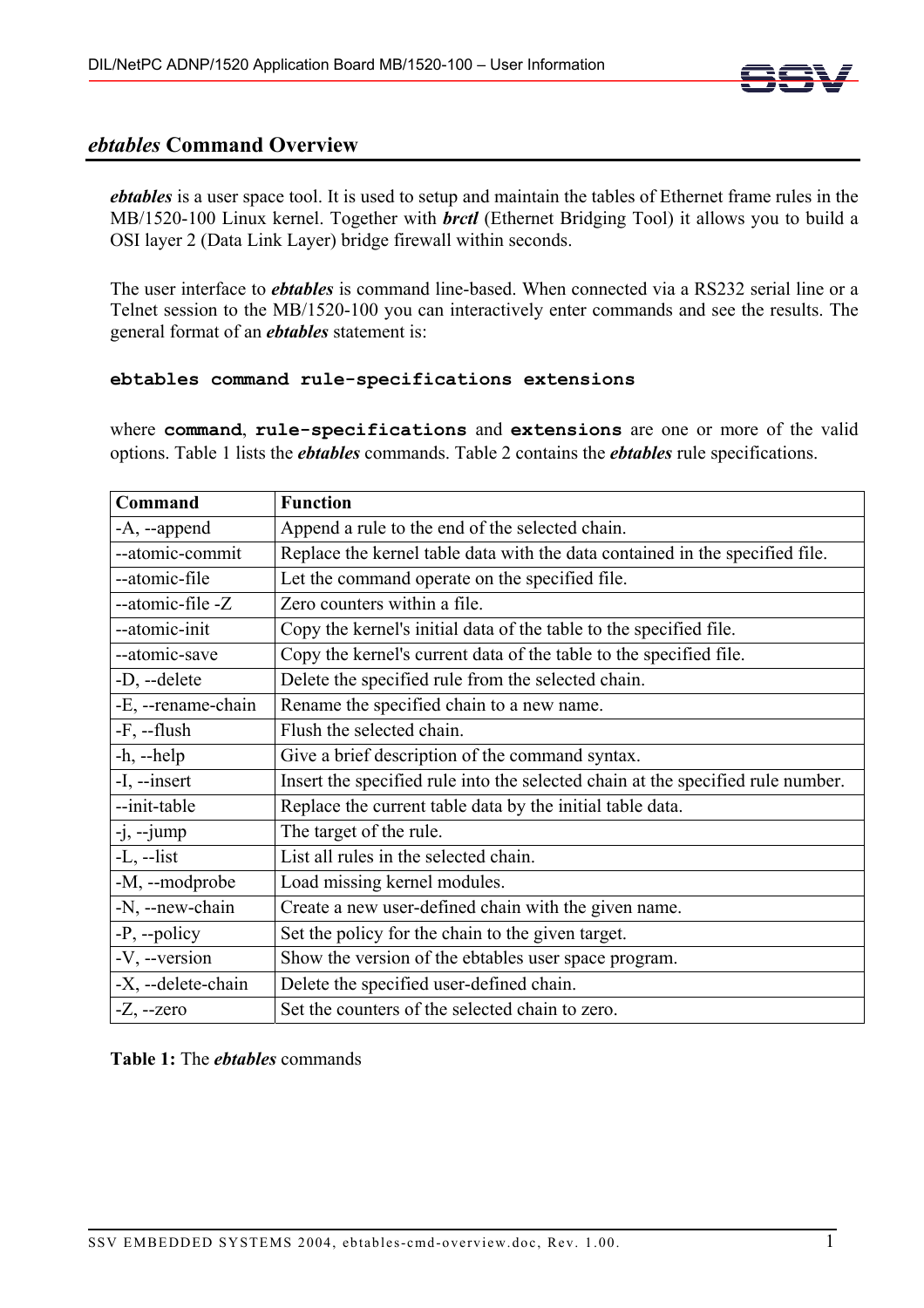

The following command line arguments make up a rule specification (as used in the add and delete commands). A "!" option before the specification inverts the test for that specification.

| Parameter                                           | <b>Function</b>                                                 |
|-----------------------------------------------------|-----------------------------------------------------------------|
| $-p$ , --protocol [!] <i>protocol</i>               | The protocol that was responsible for creating the frame.       |
| $-i$ , --in-interface [!] <i>name</i>               | The interface via which a frame is received.                    |
| --logical-in [!] <i>name</i>                        | The (logical) bridge interface via which a frame is received.   |
| -o, --out-interface [!] name                        | The interface via which a frame is going to be sent.            |
| --logical-out [!] name                              | The (logical) bridge interface via which a frame is going to be |
|                                                     | sent.                                                           |
| $-s$ , --source [!] <i>address</i> [/ <i>mask</i> ] | The source mac address.                                         |
| -d, --destination [!] $address[ / mask]$            | The destination mac address.                                    |

**Table 2:** The *ebtables* rule specifications

The following sample code shows a *ebtables*-based basic filter configuration which will only let frames made by the protocols IP version 4 and ARP through. Also, the network has some old machines that use the protocol field of the Ethernet frame as a length field (they use the Ethernet 802.2 or 802.3 protocol). There was no reason not to let those machines through, more precisely: there was a reason to let them through. So, those frames, with protocol LENGTH denoting that it's really a length field, are accepted. Of course one could filter on the MAC addresses of those old machines so no other machine can use the old Ethernet 802.2 or 802.3 protocol. All other frames get logged and dropped. This logging consists of the protocol number, the MAC addresses, the IP/ARP info (if it's an IP/ARP packet of course) and the in and out interfaces.

```
ebtables -P FORWARD DROP 
ebtables -A FORWARD -p IPv4 -j ACCEPT 
ebtables -A FORWARD -p ARP -j ACCEPT 
ebtables -A FORWARD -p LENGTH -j ACCEPT 
ebtables -A FORWARD --log-level info --log-ip --log-prefix EBFW 
ebtables -P INPUT DROP 
ebtables -A INPUT -p IPv4 -j ACCEPT 
ebtables -A INPUT -p ARP -j ACCEPT 
ebtables -A INPUT -p LENGTH -j ACCEPT 
ebtables -A INPUT --log-level info --log-ip --log-prefix EBFW 
ebtables -P OUTPUT DROP 
ebtables -A OUTPUT -p IPv4 -j ACCEPT 
ebtables -A OUTPUT -p ARP -j ACCEPT 
ebtables -A OUTPUT -p LENGTH -j ACCEPT 
ebtables -A OUTPUT --log-level info --log-ip --log-arp --log-prefix EBFW –j DROP
```
## **Listing 1:** *ebtables* sample

*ebtables* comes with an internal packet filter for different protocol frame formats. This filter is the default table for rule specifications (i.e. with the append command -A).

The *ebtables* filter contains three built-in chains: **INPUT** (for frames destined for the bridge itself), **OUTPUT** (for locally-generated frames) and **FORWARD** (for frames being bridged). Figure 1 shows the architecture. Each append command specifies one chain.